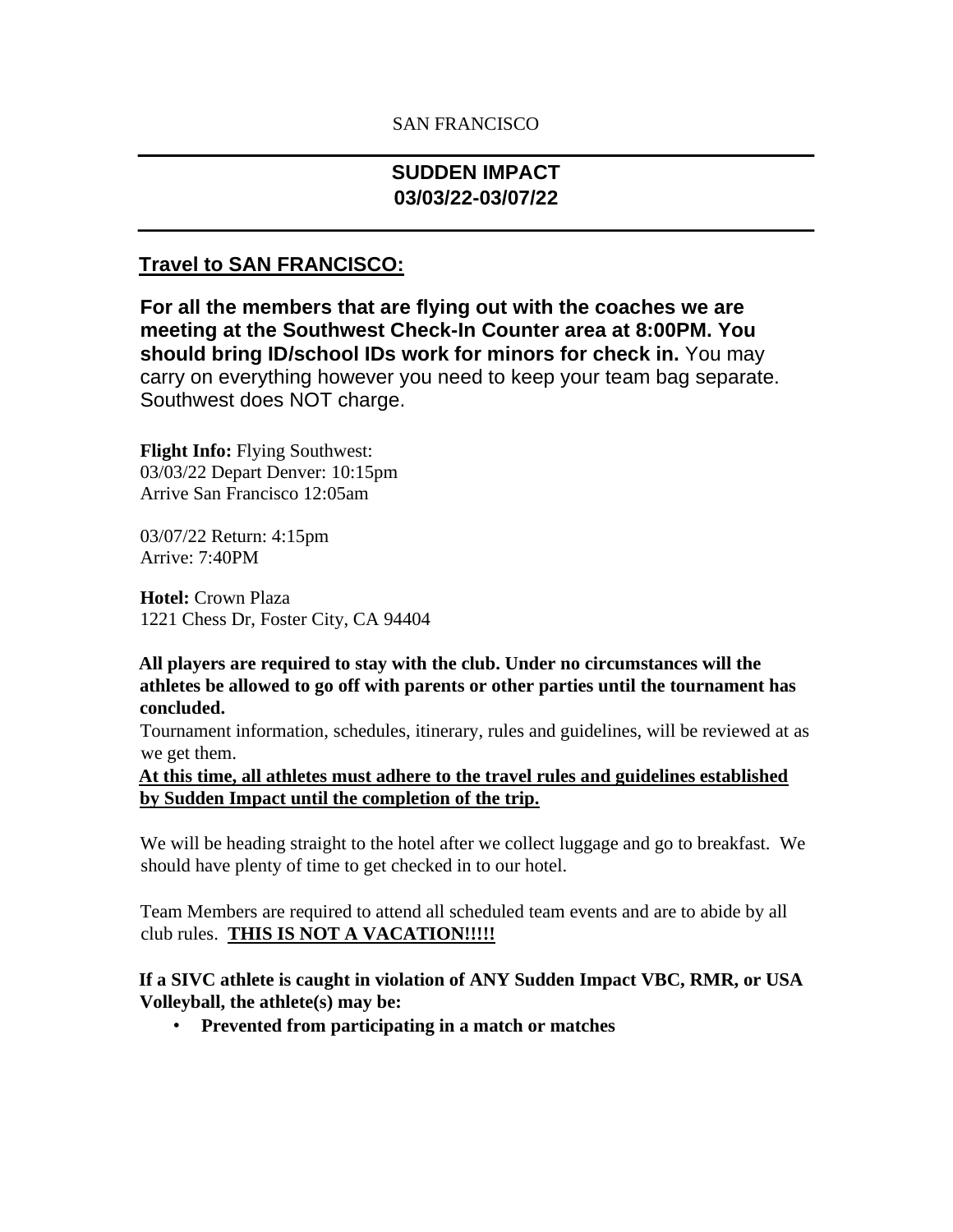- **May be suspended or expelled from Sudden Impact VBC and/or RMRUSAV, which could be subject to individual fines and/or penalties, suspension, and could require a tribunal.**
- **May be prevented from participating in the remainder of the tournament or future tournaments, for a time to be determined by the RMR**
- **And/Or may be sent home at their parent's expense**

Players, Parents, Fans, and Coaching Staff will also be expected to display good sportsmanship always, during the tournament.

### **Meals and Food**

- All meals will be arranged by the team parent driving. We **DO have** continental breakfasts provided by the hotel. We have lunches, snacks, and drinks for all three days of the tournament only. Lunch and Dinner will be the meals they will need money for. Under no circumstances will athletes be allowed to do their own thing with their family. **So please don't ask**. However, during off times, the families will be able to purchase meals or snacks elsewhere. Concession stands will be available at the tournament site. The tournament committee will not allow outside food or any drinks (other than bottled water) to be brought inside the tournament facility.
- We will have the coaches and team moms that will organize food and drinks for tournament days. They will do their best to please everyone with their choices, but keep in mind that we need to not be picky travelers. If you feel that you need something in addition to what is supplied than you can purchase it at your own expense.

# **Tournament Playing Schedule**

Day 1: is still TBA. Your coaches will have location of court information. Once the first round of tournament play has been completed, the tournament and seeding committee will determine and place teams in divisions and pools based on the results of the previous pool play. Results and Schedules will be posted on bulletin boards or computers at the tournament.

# **Packing for the Trip**

## **Carry-On Luggage**

Team members are required to pack their money, volleyball uniforms, socks, sports bras, shoes, kneepads, and hair accessories, anything needed for competition, in their gym and carry-on bag. They are NOT to be placed in the airplane's cargo area. Sunscreen a must!!

## **Clothing**

When the team is not playing, resting, or relaxing at the hotel, they will need a set of clothing for each day of the trip: shorts, jeans, shirts, undergarments, sleepwear, a light jacket, shoes/sandals/boots, whatever athletes plan to wear each day. Check the weather for a few days in Tampa. Please do NOT bring a million pairs of shoes or curling irons.